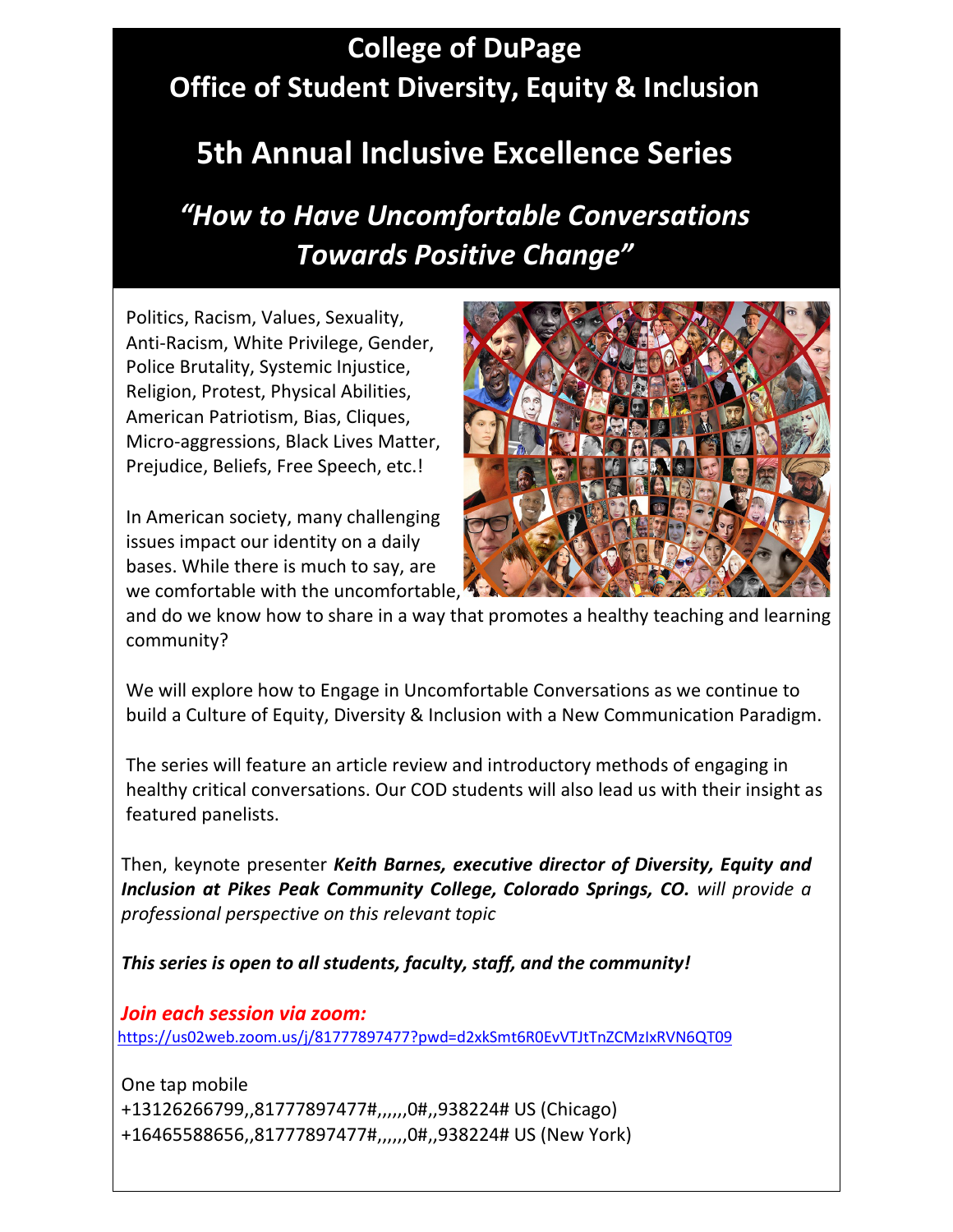| <b>Date, Location, Time</b> | *Event and Topic |
|-----------------------------|------------------|

| 10/7/2020                                       | <b>Introductory Discussion</b>                                                                                                                                                                                                                                                                                                                                             |
|-------------------------------------------------|----------------------------------------------------------------------------------------------------------------------------------------------------------------------------------------------------------------------------------------------------------------------------------------------------------------------------------------------------------------------------|
| Via Zoom                                        | Article review:                                                                                                                                                                                                                                                                                                                                                            |
| $3pm-4pm$                                       | Talking About Race by Dennis Pierce. See Pages 10 - 15.                                                                                                                                                                                                                                                                                                                    |
|                                                 | http://www.ccjournal-digital.com/ccjournal/20180607?pq=1#pq1                                                                                                                                                                                                                                                                                                               |
| *join-in session, no<br>registration necessary. | <b>Guidelines for Dialoque</b><br>https://d3n8a8pro7vhmx.cloudfront.net/ddnrc/pages/20/attachments/o<br>riginal/1582697738/Guidelines for Dialoque.pdf?1582697738                                                                                                                                                                                                          |
|                                                 | "Talking about race, gender, religion, sexual orientation, and<br>other issues of identity is difficult because it can make people<br>feel deeply <i>uncomfortable"</i> (Pierce, 2018, pp. 10 - 15). Let's<br>review an article relative to how Community Colleges lead<br>candid conversations about identity.                                                            |
| 10/21/2020                                      | <b>Panel Presentation and Discussion</b>                                                                                                                                                                                                                                                                                                                                   |
| Via Zoom<br>$3pm-4pm$                           | COD Students will lead a spirited discussion providing their<br>insights on ways of having uncomfortable conversations and<br>building discourse communities that leave dialogue more<br>informed even amid diverse perspectives.                                                                                                                                          |
| 11/04/2020                                      | <b>Guest Speaker</b>                                                                                                                                                                                                                                                                                                                                                       |
| Via Zoom                                        |                                                                                                                                                                                                                                                                                                                                                                            |
|                                                 |                                                                                                                                                                                                                                                                                                                                                                            |
| $3pm - 4:30pm$                                  | Keith Barnes, Executive Director of Diversity, Equity, and<br>Inclusion at Pikes Peak Community College (PPCC),<br><b>Colorado Springs, CO</b><br>Let's welcome back, Keith Barnes!                                                                                                                                                                                        |
|                                                 | Keith's roots stem from Chicago's South Side, where Barnes grew<br>up the youngest of seven. With limited exposure to diverse people,<br>he was first introduced to a cultural shift when he began his college<br>career at Northern Illinois University. He received his Bachelors in<br>Corporate Communication and obtained a Masters in Adult and<br>Higher Education. |
|                                                 | After serving eight years in the Army Reserves, Barnes decided to<br>share his passion for education by joining the staff at his former<br>college. He began his career in Student Services and soon found<br>himself holding seats on many diverse committees on campus.                                                                                                  |